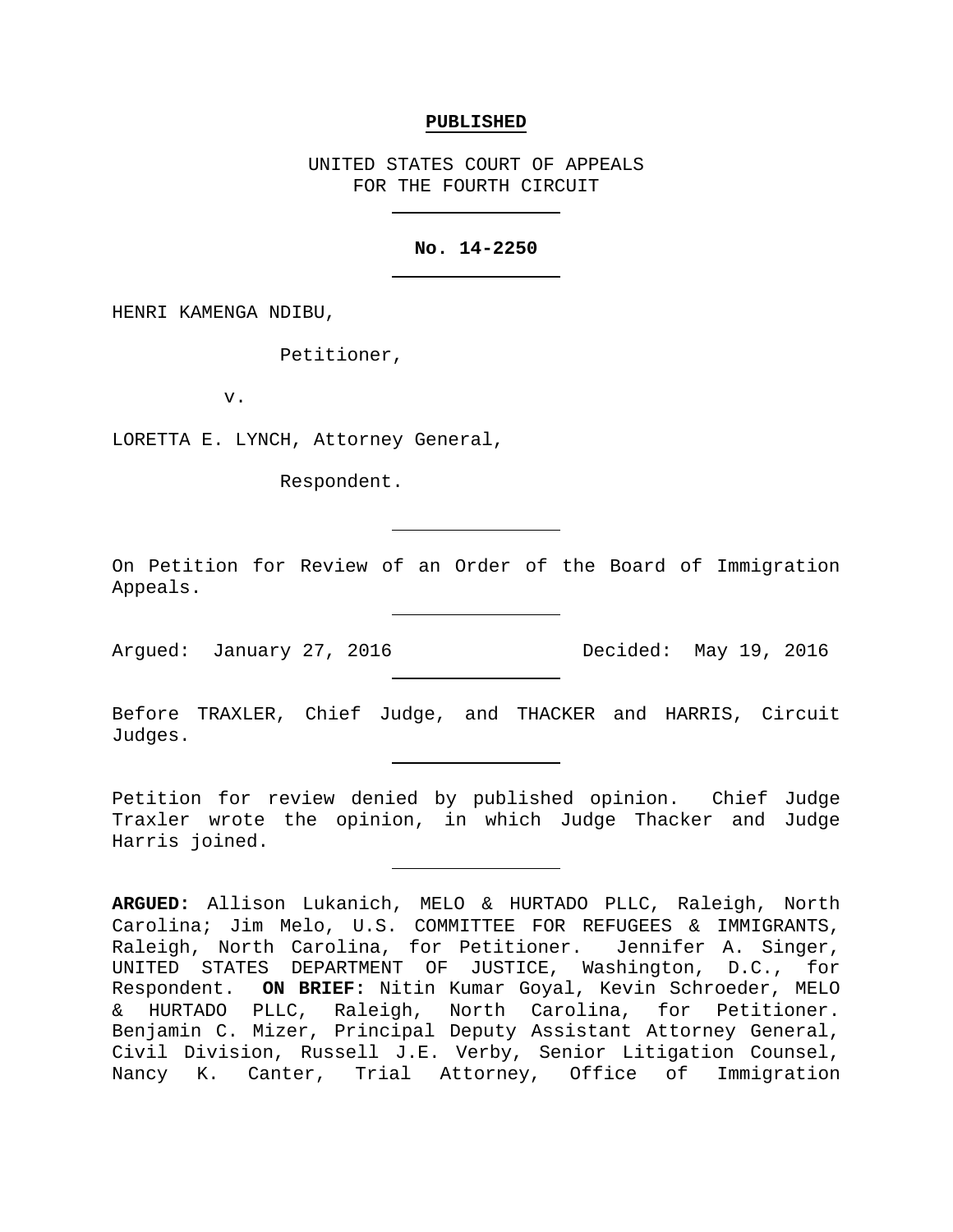Litigation, UNITED STATES DEPARTMENT OF JUSTICE, Washington, D.C., for Respondent.

 $\overline{\phantom{0}}$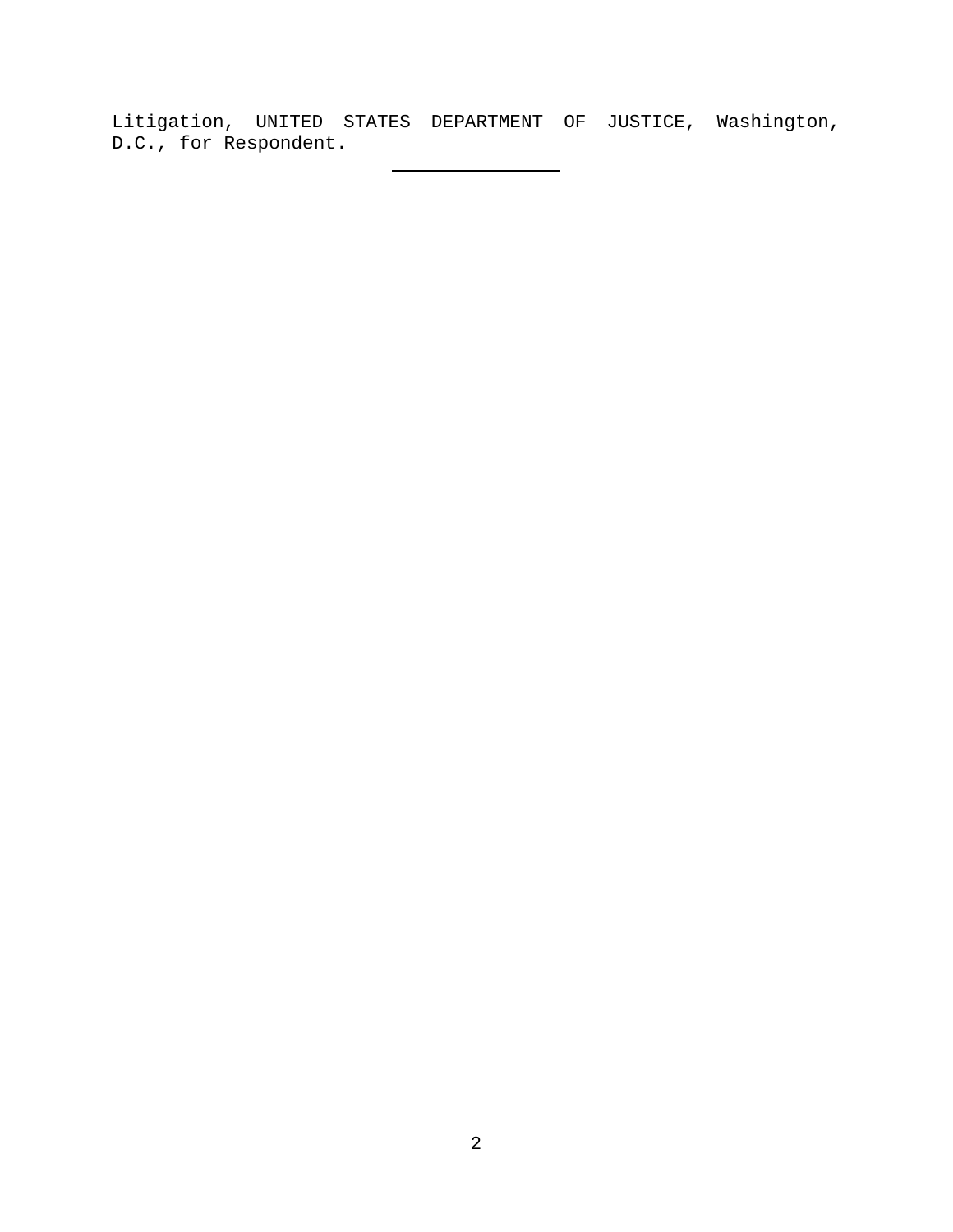TRAXLER, Chief Judge:

Henri Kamenga Ndibu petitions for review of a final order of removal issued by the Board of Immigration Appeals ("BIA") which affirmed the immigration judge's conclusion that Ndibu filed a frivolous asylum application and was therefore ineligible for adjustment of status. For the reasons that follow, we deny Ndibu's petition for review.

## I.

Ndibu, a native and citizen of the Democratic Republic of the Congo ("DRC"), entered the United States in September 2001 using a Canadian passport that did not belong to him. In July 2004, after evading the attention of immigration officials for nearly three years, Ndibu filed an affirmative application for asylum, withholding of removal, and protection under the Convention Against Torture ("CAT"). Ndibu claimed that he feared persecution on account of his political opinion were he to return to the Congo. According to Ndibu's supporting affidavit, he was living in the DRC in June 2003 when he was arrested by government security forces because of his membership in the Army of Victory Church and participation in the "Let us Save the Congo" movement. Ndibu alleged that he was detained for 15 days, during which time he was "endur[ing] severe mistreatments, . . . sexual abuses imposed over us by the police officers, and other types of tortures." J.A. 1542-43.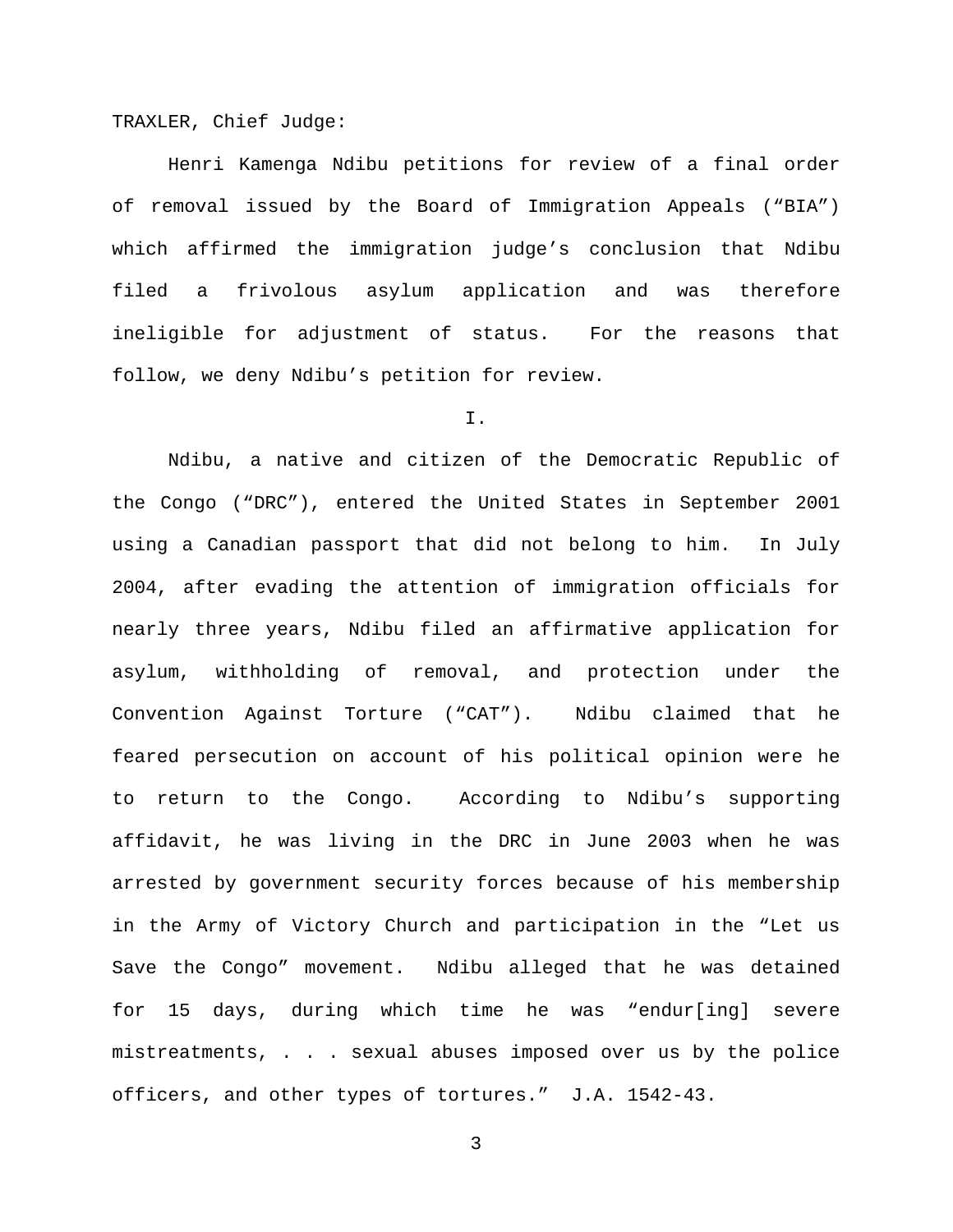In September 2004, the Department of Homeland Security ("DHS") placed Ndibu in removal proceedings, charging him with removability for being present in the United States without valid documentation. See 8 U.S.C. §§ 1227(a)(1)(A);  $1182(a)(7)(A)(i)(I)$ . At the removal hearing, Ndibu testified and essentially repeated the claims he asserted in his affidavit. In April 2006, the immigration judge denied Ndibu relief from removal. The immigration judge concluded that Ndibu failed to demonstrate that he filed his asylum claim within one year of entering the United States, finding that Ndibu's testimony that he arrived in the United States in 2003 was not credible and that he failed to present other evidence supporting an entry date of 2003. The immigration judge offered specific reasons for its adverse credibility determination in this regard. Additionally, the immigration judge concluded that Ndibu failed to establish "a clear probability of persecution" and denied his claim for withholding of removal. Singh v. Holder, 699 F.3d 321, 332 (4th Cir. 2012) ("To prevail on his withholding of removal claim, [the applicant] must establish a clear probability of persecution on the basis of race, religion, nationality, political opinion, or membership in a particular social group." (internal quotation marks omitted)). In explaining her decision, the immigration judge implied that Ndibu lacked credibility regarding his "membership in the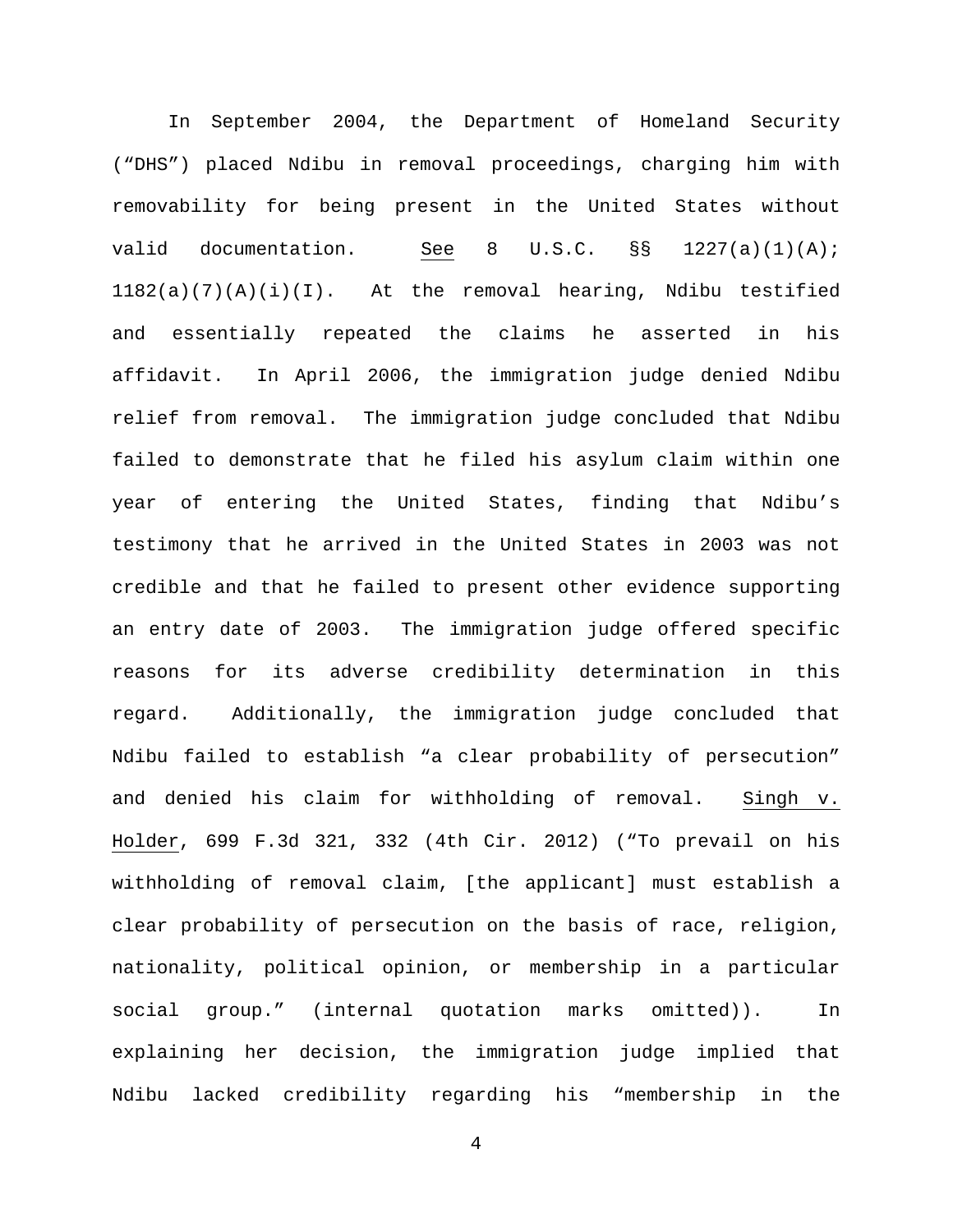political organizations that he claimed to have belonged to," J.A. 302, but did not provide specific reasons for doubting Ndibu's credibility in this regard. Furthermore, the immigration judge stated that even if Ndibu's testimony had been credible regarding his political affiliations, the evidence still would have failed to demonstrate a "a clear probability of persecution" if he returned to the DRC. J.A. 302. And, finally, the immigration judge denied relief under the Convention Against Torture ("CAT"), see 8 C.F.R. § 1208.16(c), stating summarily that Ndibu failed to show "that it would be more likely than not that [Ndibu] would be tortured if he were removed to the [DRC]." J.A. 303.

Ndibu appealed, and in April 2008, the BIA affirmed the denial of asylum, concluding that substantial evidence supported the immigration judge's conclusion that Ndibu "failed to establish, through clear and convincing evidence, that his asylum application was filed within one year of his arrival in the United States." J.A. 261. As to the immigration judge's denial of withholding of removal and relief under the CAT, however, the BIA found the decision to be "inadequate for purposes of our appellate review." J.A. 261. The BIA concluded that the immigration judge "did not adequately explain the reasons for her adverse credibility finding as to [Ndibu's political affiliation]." J.A. 261. The BIA also rejected the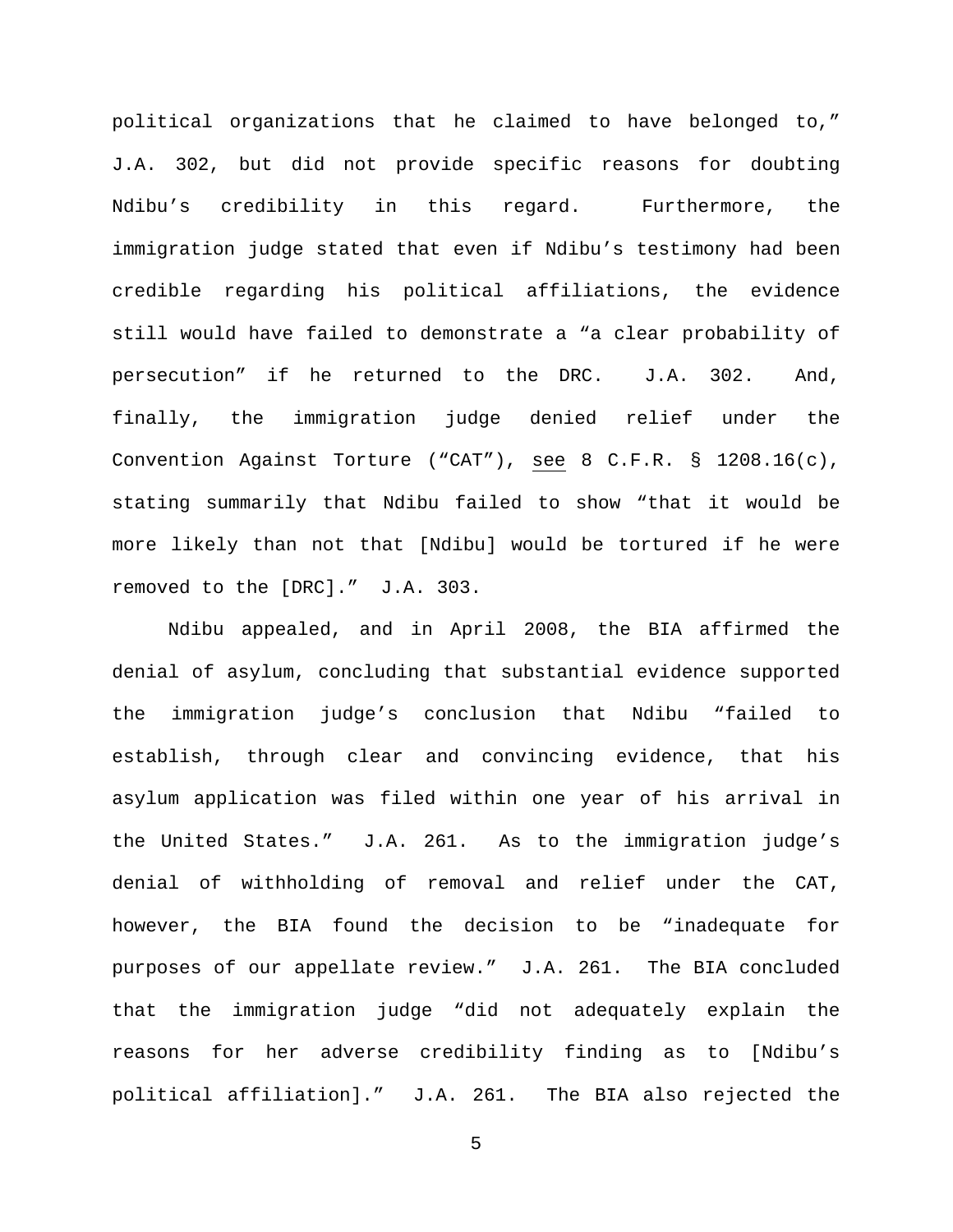alternative conclusion that Ndibu's evidence would have been insufficient even if Ndibu's testimony had been credible because the immigration judge "failed to make a specific finding as to whether such past treatment, if credible, constituted persecution on account of a protected ground, and, if so, why the presumption of 8 C.F.R. § 1208.16(b)(1) would be overcome." J.A. 262.[1](#page-5-0) Thus, the BIA remanded the matter "for a more complete decision" as to the withholding and CAT claims.

In September 2008, Ndibu failed to appear before the immigration judge for the remanded proceedings, and he was ordered removed in absentia. In November 2010, however, the immigration judge granted Ndibu's motion to reopen proceedings on the grounds that Ndibu did not receive sufficient notice of the hearing following remand from the BIA.

During the proceedings on the remanded claims for relief from removal, Ndibu, represented by new counsel, applied for an

<span id="page-5-0"></span><sup>&</sup>lt;sup>1</sup> The applicable regulation provides that "[i]f the applicant is determined to have suffered past persecution in the proposed country of removal on account of" one of the protected grounds, "it shall be presumed that the applicant's life or freedom would be threatened in the future in the country of removal" for the same reason.  $8 \, \text{C.F.R.} \, \text{S} \, 1208.16(b)(1)(i)$ . 8 C.F.R. § 1208.16(b)(1)(i). "This presumption may be rebutted if . . . [the] immigration judge finds by a preponderance of the evidence" that "[t]here has been a fundamental change in circumstances such that the applicant's life or freedom would [no longer] be threatened" or "[t]he applicant could avoid a future threat to his or her life or freedom by relocating to another part of the proposed country of removal." Id.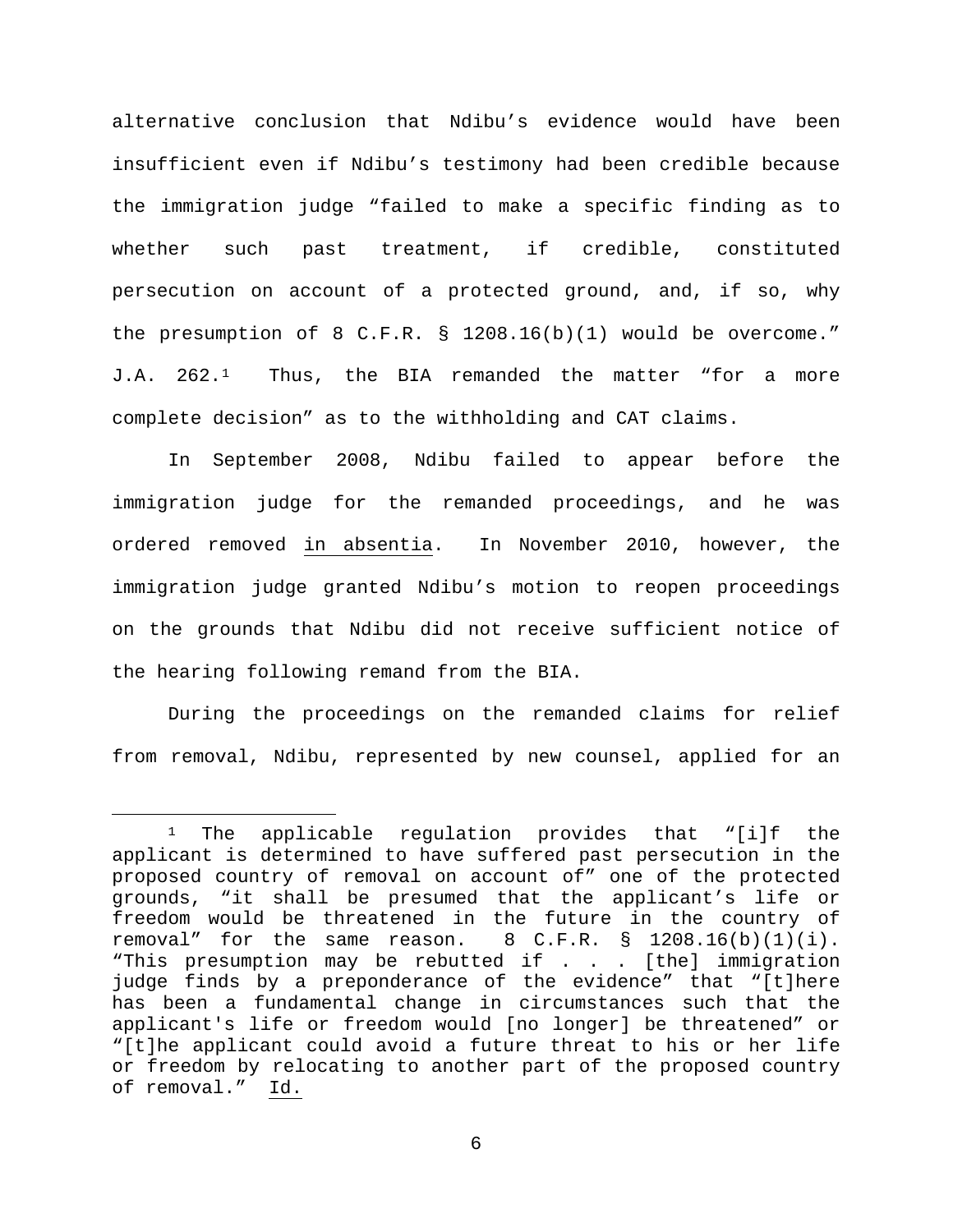adjustment of status on the basis of his marriage to a United States citizen in 2002. See 8 U.S.C. § 1255(a). "Because an alien seeking to adjust his status [to that of a lawful permanent resident] is in a position similar to that of an alien seeking entry into the United States," Ferrans v. Holder, 612 F.3d 528, 531 (6th Cir. 2010), he is required to establish that he is admissible in the first place, see 8 U.S.C. § 1255(a). The admissibility requirement was problematic for Ndibu, who admitted to the immigration court that he had previously "sought to procure an immigration benefit by fraud or by concealing or misrepresenting a material fact," J.A. 1000, in that (1) he first entered the United States in 2001 using a "Canadian Passport issued to Charles Legault" and (2) he "[made] false statements to the Immigration Court so that [he] could obtain asylum," J.A. 1001. An alien is inadmissible who "by fraud or willfully misrepresenting a material fact, seeks to procure (or has sought to procure or has procured) a visa, other documentation, or admission into the United States or other benefit provided under [the INA]."  $8 \text{ U.S.C.} \text{ s } 1182(a)(6)(c)(i)$ . Therefore, Ndibu applied for a waiver of inadmissibility pursuant to 8 U.S.C. § 1182(i), which permits the Attorney General, in her discretion, to "waive the application of [§  $1182(a)(6)(C)(i)$  in the case of an immigrant who is the spouse . . . of a United States citizen."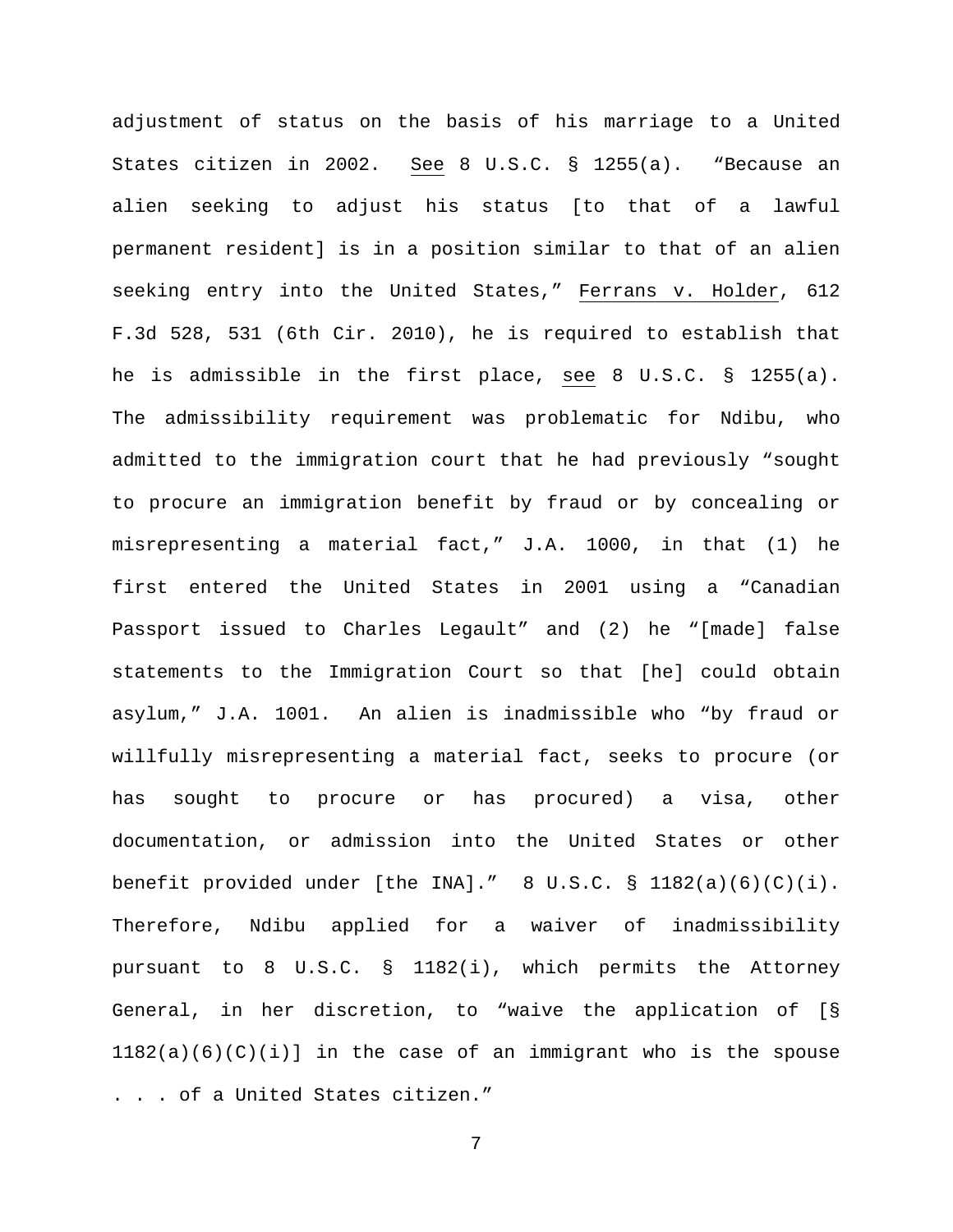At the waiver hearing, Ndibu testified that he entered this country on September 8, 2001, using the aforementioned Canadian passport which was obtained for him by his parents because they believed it was unsafe for then-19-year-old Ndibu to remain in the DRC. Ndibu claimed that he did not want to enter the United States under false pretenses but eventually acceded to pressure from his parents. Ndibu married his wife, a United States citizen, in December 2002. He subsequently asked his brother, who enjoyed permanent legal resident status, to help him adjust his status. Ndibu's brother incorrectly advised him that the only way for him to obtain an adjustment of status was to apply for asylum, and referred Ndibu to a friend named George, who was not a lawyer but prepared the asylum application for Ndibu and helped him file it in 2004. Ndibu testified that George had concocted the facts supporting his asylum claim that he feared political persecution if he were to return to the DRC, and Ndibu admitted falsely testifying at the asylum hearing that he was tortured and sexually abused during his alleged 2003 detention. Likewise, Ndibu admitted to the court that his application falsely represented that he arrived in 2003 and that he signed the asylum application knowing that it was false. Ndibu also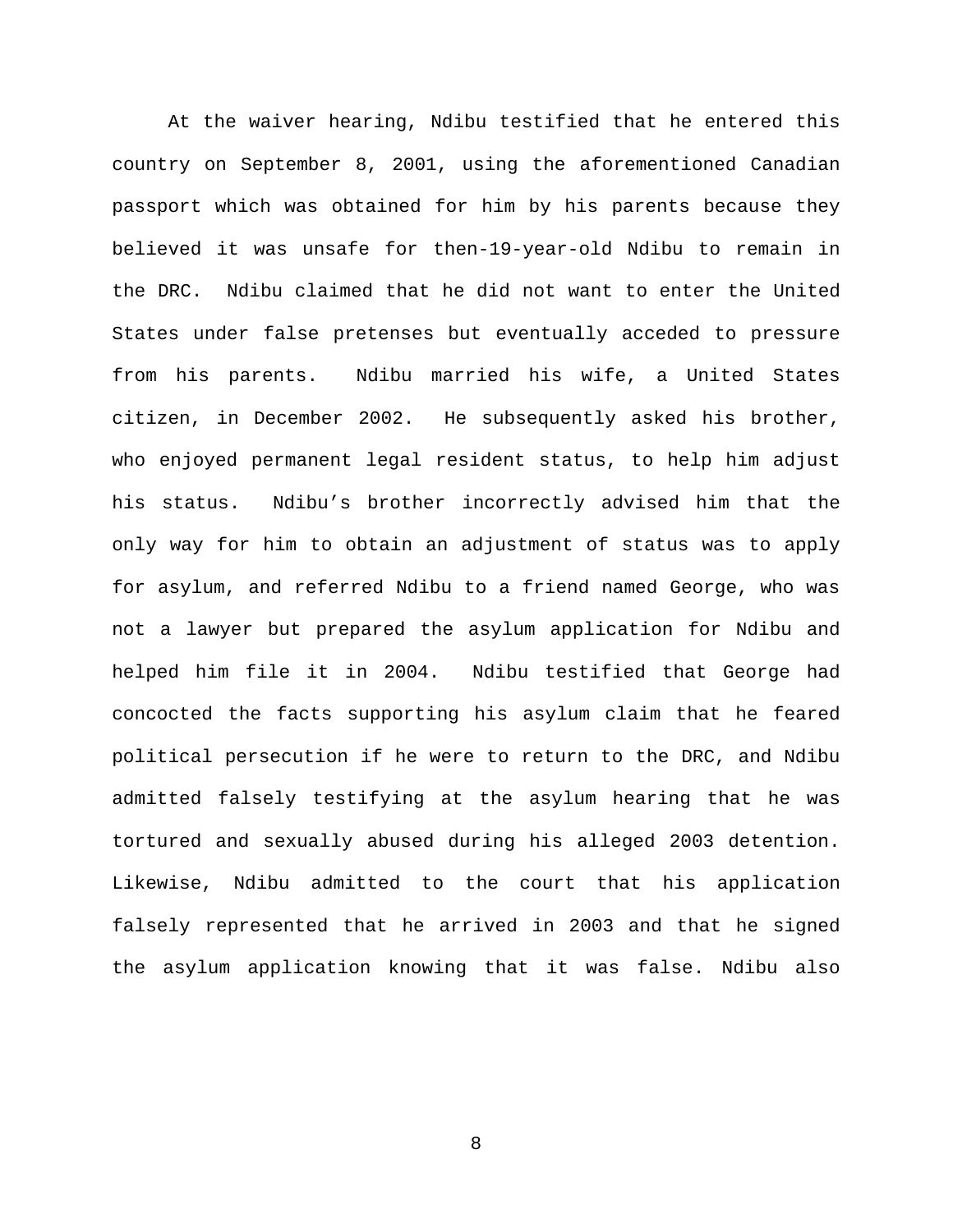acknowledged that he lied on the application by stating that he was not married.<sup>2</sup>

Ndibu nonetheless suggested to the immigration court that, despite having made a mistake in agreeing to submit a false asylum claim, he had otherwise lived as a law-abiding member of the community and that he was worthy of a fraud waiver to enable him to adjust his status and remain in the United States with his family.

On May 23, 2013, the immigration judge issued an order denying Ndibu's applications for a waiver of inadmissibility and an adjustment of status. The immigration judge found that Ndibu "knowingly made a frivolous application for asylum," 8 U.S.C. § 1158(d)(6), and "'deliberately fabricated' material elements of his claim after having been advised of the consequences for so doing," J.A. 77 (citing 8 C.F.R. § 1208.20). The court specifically noted that Ndibu "knew it was false when he claimed

<span id="page-8-0"></span> <sup>2</sup> After asylum was denied in 2004, Ndibu hired a Maryland immigration attorney to represent him. Ndibu testified that this attorney did not meet with Ndibu in person, explore his options or take any steps at all to assist him and simply continued forward with the false asylum claim. According to the record, this attorney was later convicted of conspiracy to prepare false asylum applications, immigration fraud, and obstruction of official immigration proceedings.

After the removal order was entered against Ndibu in absentia, he hired his current counsel who has provided excellent representation in the pursuit of an adjustment of status for Ndibu.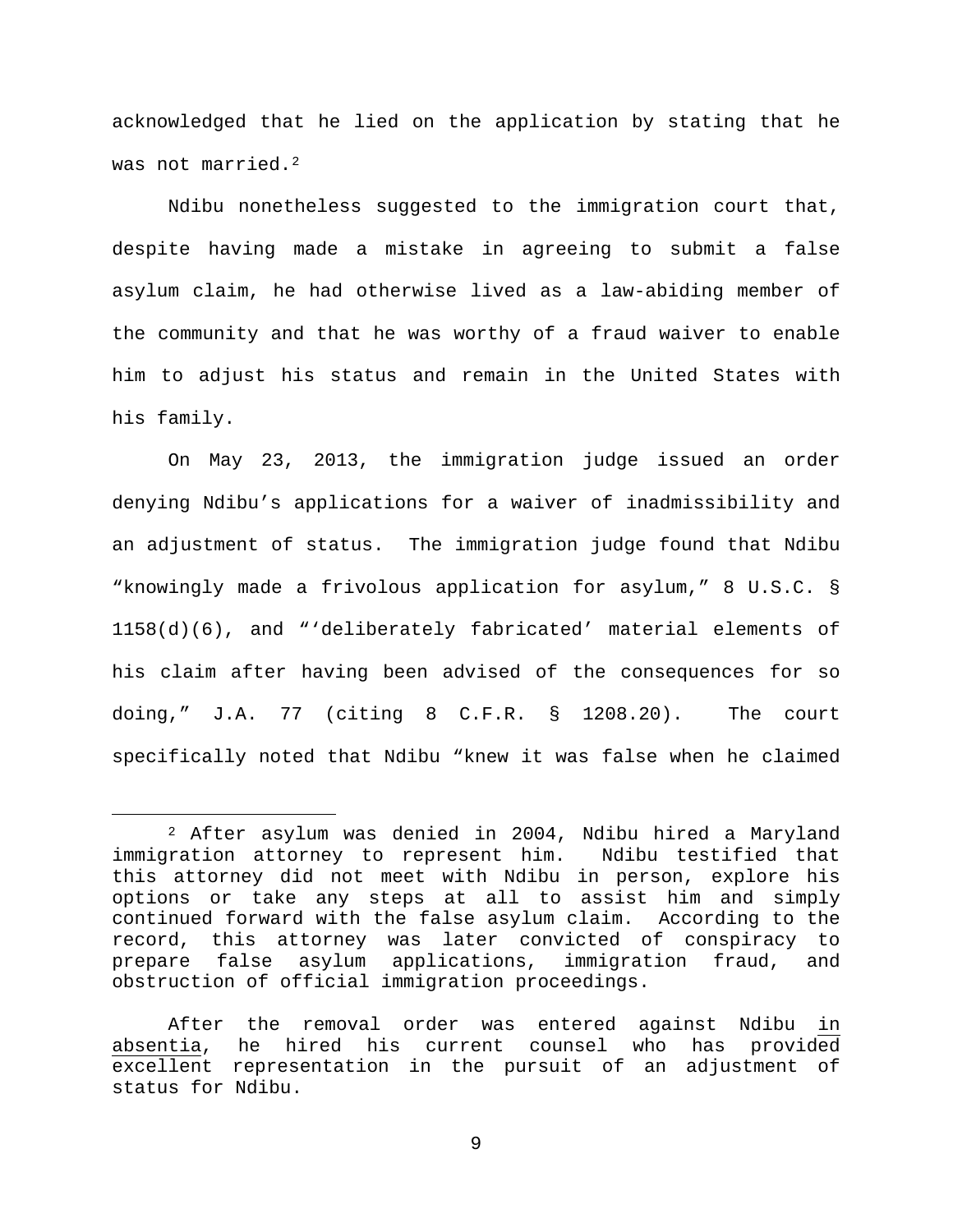[that he was] tortured and sexually abused in the Congo," J.A. 77, even though the I-589 asylum application Ndibu signed expressly warned against filing a frivolous claim for asylum. As a consequence of the frivolousness finding, the immigration judge determined Ndibu was "permanently ineligible for any benefits under [the INA]." 8 U.S.C. § 1158(d)(6).

The BIA dismissed Ndibu's subsequent appeal. The BIA agreed that Ndibu was permanently barred from receiving any immigration benefits because he "knowingly made a frivolous application for asylum after having been advised of the consequences of doing so." J.A. 2. The BIA observed that Ndibu "conceded at his hearing that he fabricated numerous aspects of his claim . . . , including his date of entry, his claimed detention and torture in [the DRC], and his marital status, among other things." J.A. 2. Ndibu acknowledged to the BIA that he signed the asylum application knowing that it contained falsities but explained that he did so because "'[he] was under pressure, and . . . made a mistake.'" J.A. 2. The BIA found no clear error in the immigration judge's determination that this explanation did not excuse the material fabrications contained in the asylum application.

The BIA likewise rejected Ndibu's argument that the frivolous application bar should not be applied because he did not have effective notice of the consequences of filing a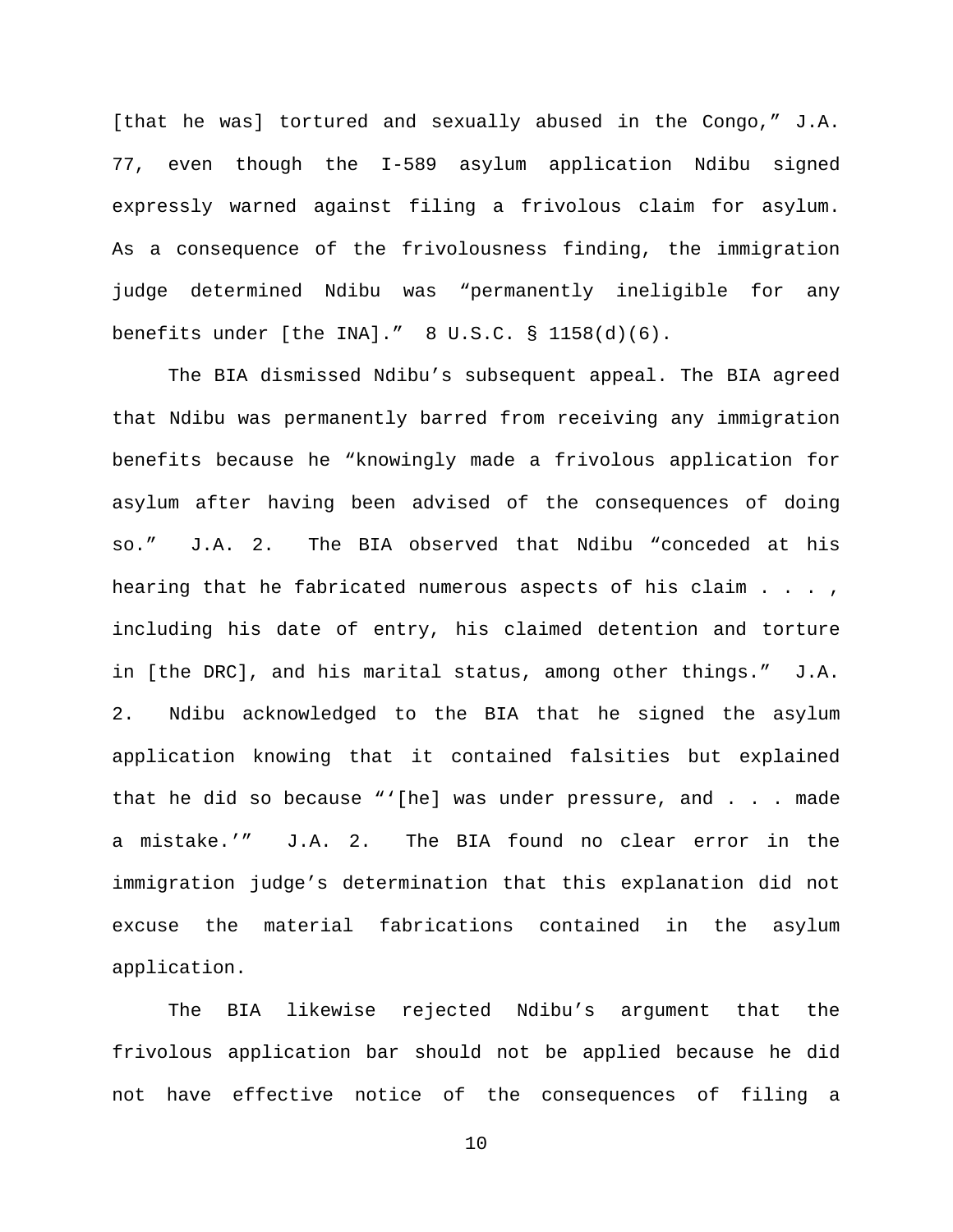frivolous asylum application. The BIA, like the immigration judge, noted that the standard asylum application form I-589 provided Ndibu "with written notice of the consequences of filing a frivolous asylum application." J.A. 3. The BIA concluded that this constituted adequate warning under 8 U.S.C.  $$1158(d)(6).$ 

Next, the Board found that the involvement of third parties (such as his brother's friend George) in the application process did not excuse Ndibu's fraudulent statements. The BIA pointed out that Ndibu had "numerous opportunities . . . to correct the false statements" but failed to do so, and that he "conceded that the handwriting throughout the application was his, and that he signed the document  $\ldots$  . aware  $\ldots$  . the information contained therein [was] false." J.A. 3. The BIA therefore dismissed Ndibu's appeal. Ndibu subsequently petitioned this court for review.

### II.

An alien who "has knowingly made a frivolous application for asylum" is "permanently ineligible" for immigration benefits. 8 U.S.C. § 1158(d)(6). An asylum application is frivolous "if any of its material elements is deliberately fabricated." 8 C.F.R. § 1208.20. The INA mandates that "[a]t the time of filing an application for asylum, the Attorney General shall . . . advise the alien . . . of the consequences .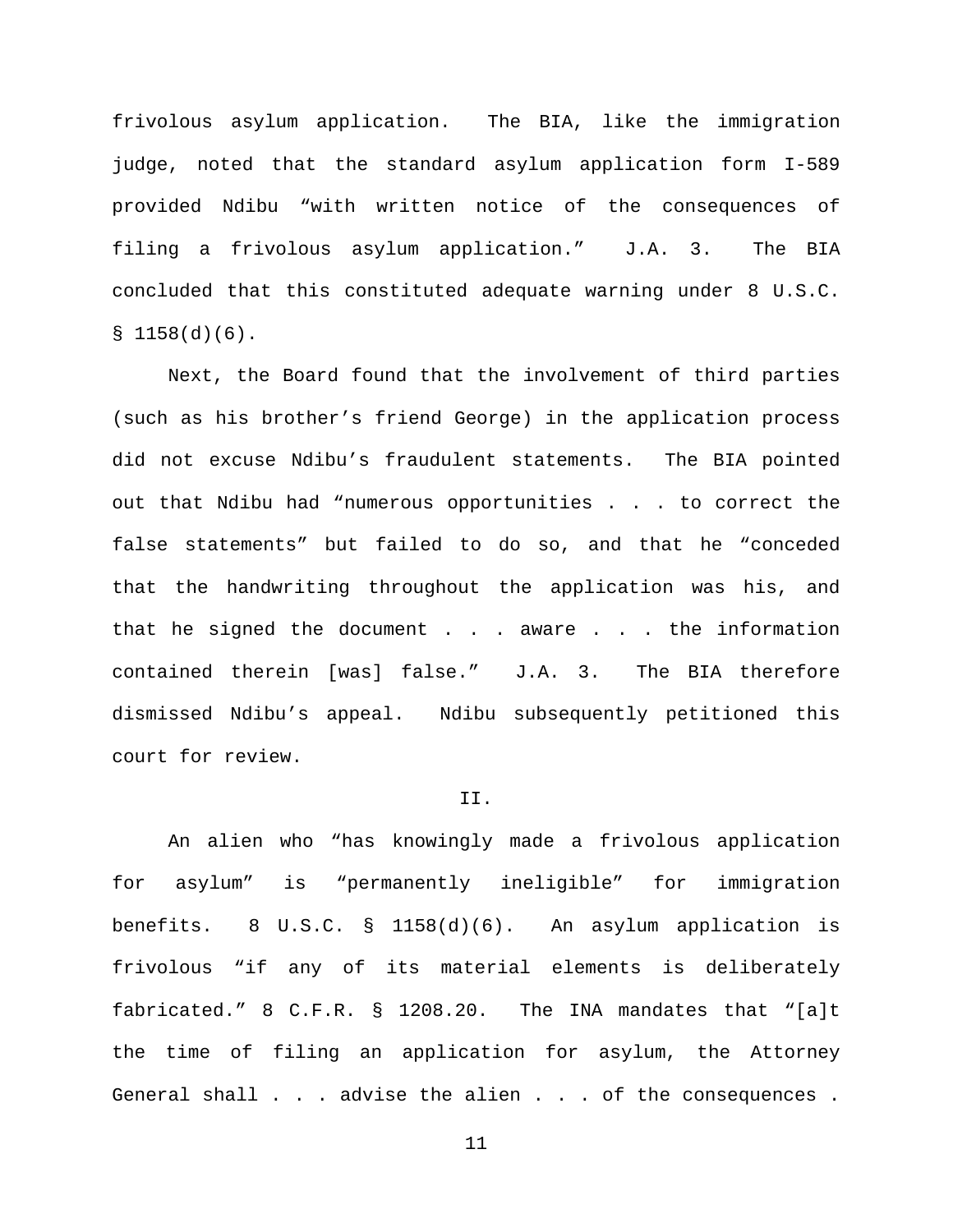. . of knowingly filing a frivolous application for asylum." 8 U.S.C. § 1158(d)(4)(A). Notice is a prerequisite to a finding of frivolousness; before an application for asylum is declared frivolous, the alien seeking asylum must be given the statutorily-required notice. See 8 U.S.C. § 1158(d)(6) ("If the Attorney General determines that an alien has knowingly made a frivolous application for asylum and the alien has received the notice under paragraph  $(4)(A)$ , the alien shall be permanently ineligible for any benefits under [the INA] . . . . " (emphasis  $added)$ .<sup>3</sup>

Ndibu first contends that he did not receive adequate notice of the consequences of filing a frivolous asylum claim. The record reflects that on July 22, 2004, Ndibu printed his name and signed his asylum application directly underneath the

<span id="page-11-0"></span><sup>&</sup>lt;sup>3</sup> The BIA has provided a list of requirements that must be met before an asylum application is declared frivolous:

<sup>(1)</sup> notice to the alien of the consequences of filing a frivolous application; (2) a specific finding by the Immigration Judge or the [BIA] that the alien<br>knowingly filed a frivolous application; (3) a frivolous application; (3) sufficient evidence in the record to support the finding that a material element of the asylum application was deliberately fabricated; and (4) an indication that the alien has been afforded sufficient opportunity to account for any discrepancies or implausible aspects of the claim.

In re Y-L-, 24 I. & N. Dec. 151, 155 (BIA 2007); see 8 C.F.R. § 1208.20. For our purposes, only the notice requirement is at issue.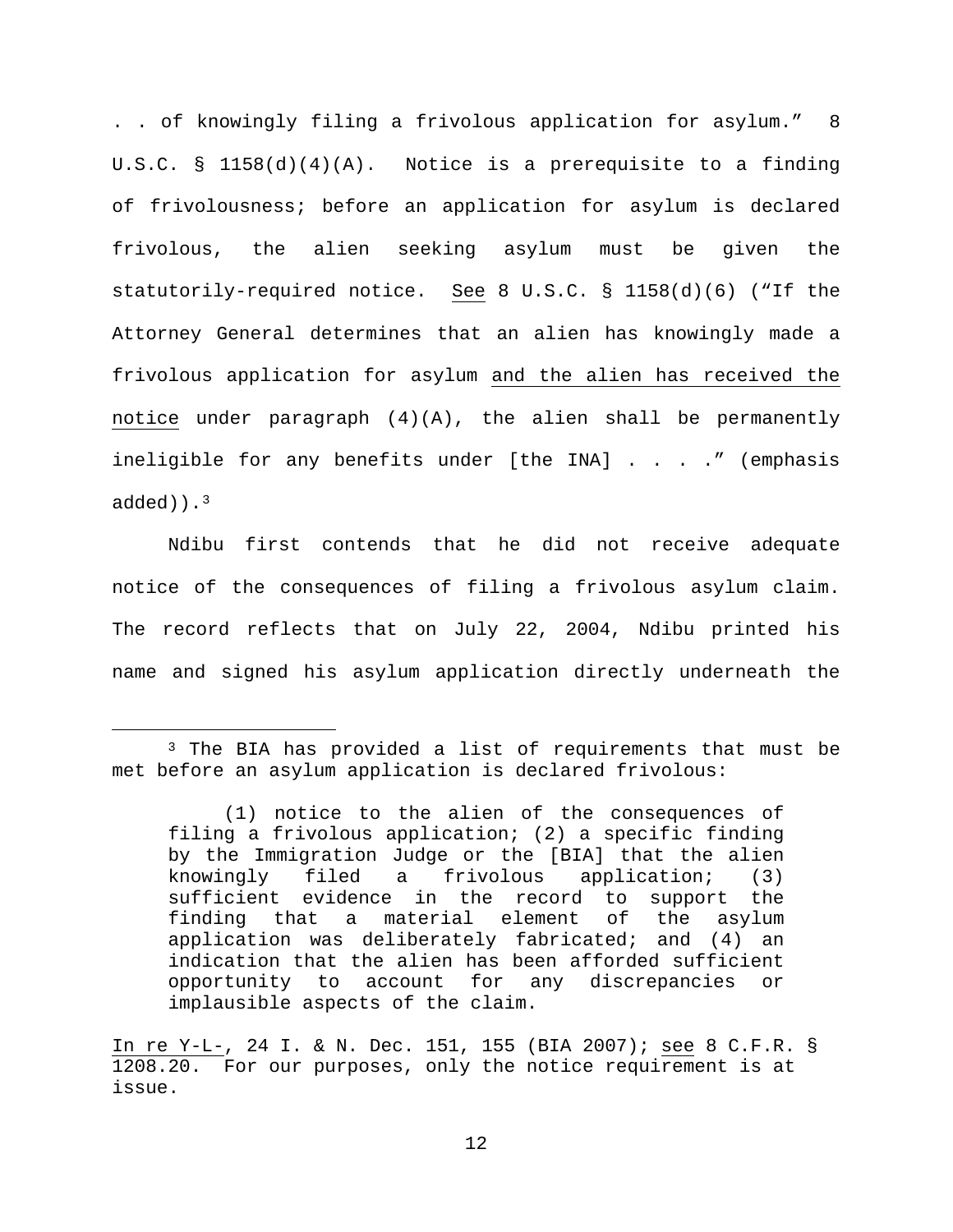paragraph labeled "WARNING." That paragraph warns, among other things, that "[a]pplicants determined to have knowingly made a frivolous application for asylum will be permanently ineligible for any benefits under the Immigration and Nationality Act." J.A. 1538. By signing the application, Ndibu affirmed "under penalty of perjury" that "this application and the evidence submitted with it are all true and correct." Id. Moreover, during the initial asylum hearing in April 2006, the immigration judge asked Ndibu if he had any changes or additions to make to the application. Ndibu's counsel noted only a few typographical errors.

Ndibu acknowledges that the I-589 asylum application form sets forth a warning about the consequences of filing a frivolous asylum application. Ndibu argues, however, that this printed notice is inadequate and that  $\S$  1158(d)(4)(A) requires the immigration judge to provide an oral warning as well. We cannot agree. The statute requires that "[a]t the time of filing an application for asylum, the Attorney General shall . . . advise the alien . . . of the consequences . . . of knowingly filing a frivolous application for asylum." 8 U.S.C. § 1158(d)(4)(A). The warning supplied by the I-589 form clearly satisfies these basic requirements by advising asylum applicants that they will be "permanently ineligible for any benefits under the [INA]" if they knowingly file a frivolous application. J.A.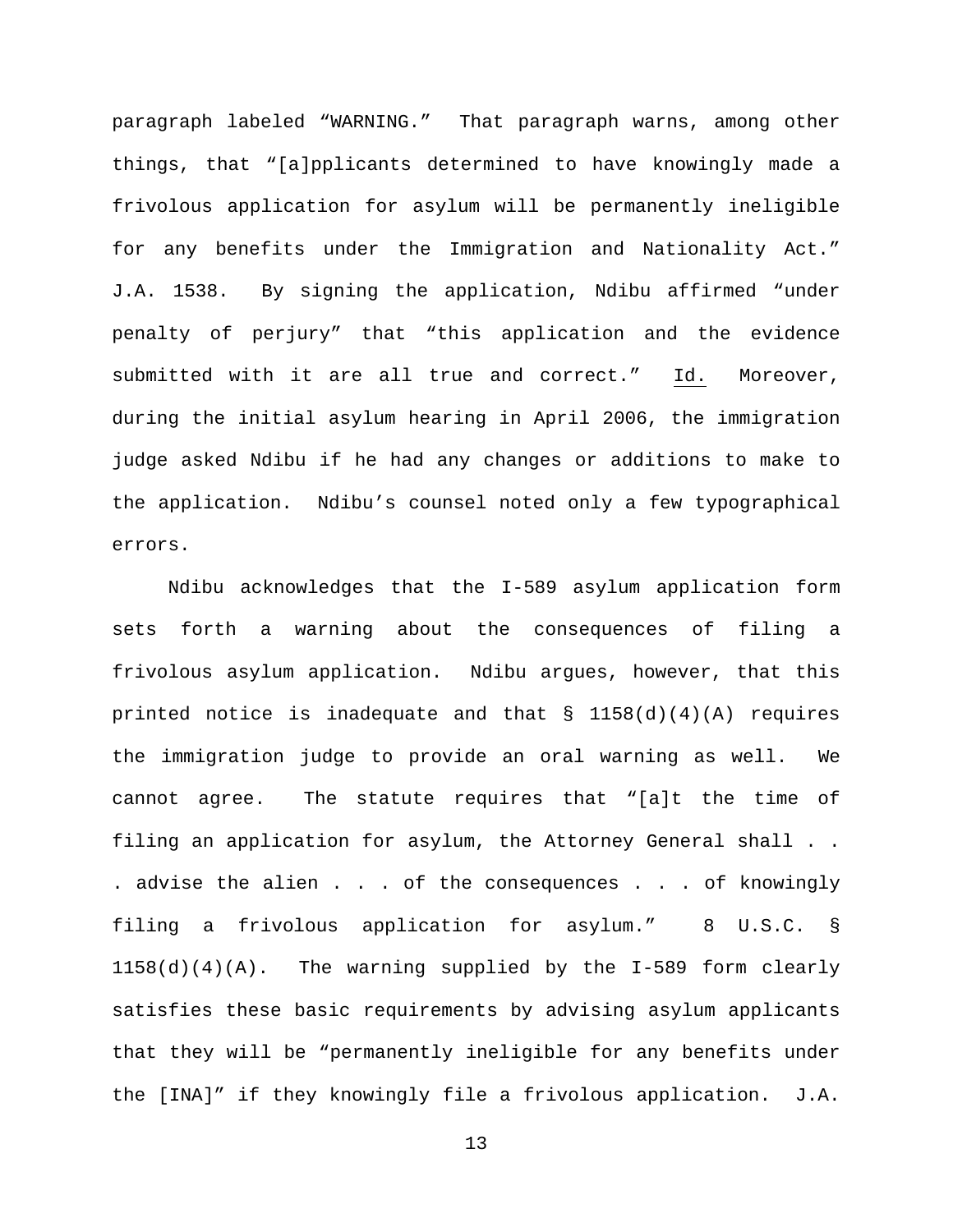1538. And, because every asylum applicant must complete, sign and submit an I-589 form, the inclusion of the warning on the form itself ensures that the required notice is received "[a]t the time of filing."  $8 \text{ U.S.C. } \text{S}$  1158(d)(4)(A). In fact, because the applicable "regulations permit filing the application in a variety of different ways, including by mail or at a hearing before an [immigration judge]," placing "[t]he warning on the asylum application form itself, therefore, is the only means under the current regulatory scheme by which notice may be given at the time of filing, regardless of the manner of filing." Niang v. Holder, 762 F.3d 251, 254 (2d Cir. 2014) (per curiam) (emphasis added) (internal quotation marks omitted). The INA makes no mention of the form that the required notice must take, oral or written. It simply does not require that an immigration judge advise an alien—orally or in in writing—of the consequences of knowingly filing a frivolous application.

Ndibu concedes that every circuit court of appeals to have considered the issue has ruled that the written warning set forth on the I-589 asylum application satisfies the notice requirement of § 1158(d)(4)(A) without an additional oral warning from an immigration judge at the asylum hearing. See Niang, 762 F.3d at 254; Ruga v. U.S. Att'y Gen., 757 F.3d 1193, 1197 (11th Cir. 2014); Pavlov v. Holder, 697 F.3d 616, 618 (7th Cir. 2012); Cheema v. Holder, 693 F.3d 1045, 1049 (9th Cir.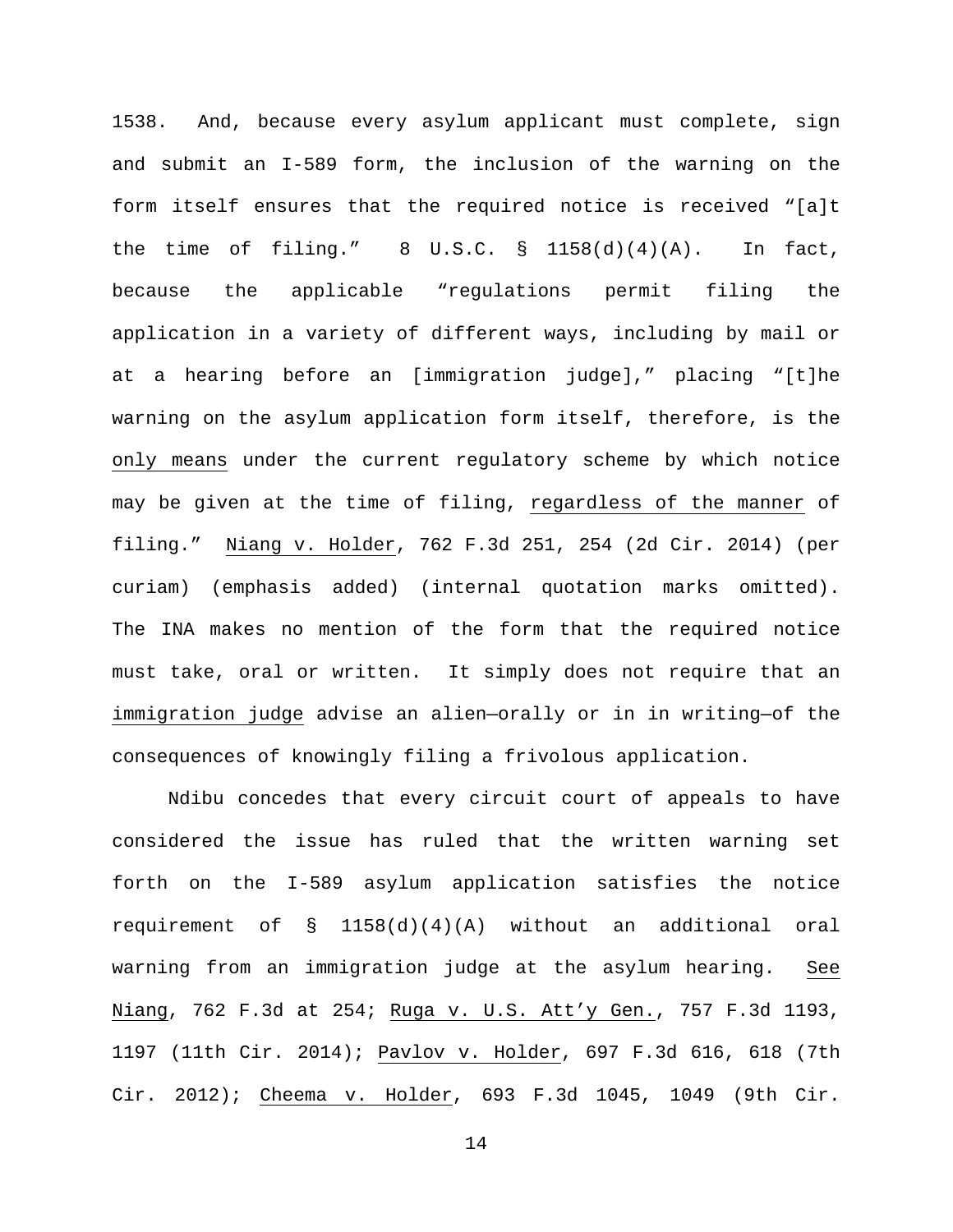2012); Ribas v. Mukasey, 545 F.3d 922, 929–30 (10th Cir. 2008). We find these decisions to be persuasive and join these courts in concluding the warning supplied on the I-589 form is sufficient in and of itself and need not be supplemented by the immigration judge.<sup>[4](#page-14-0)</sup>

Nonetheless, Ndibu urges us to ignore our own plain reading of the text, break from our sister circuits and defer to the BIA's interpretation of the notice provision, which Ndibu contends is contrary to the foregoing line of cases. We decline to do so, for a couple of reasons. First, because the language of the statute is clear and unambiguous, "that is the end of the matter; for the court, as well as the agency, must give effect to the unambiguously expressed intent of Congress." Chevron U.S.A. Inc. v. Natural Res. Def. Council, Inc., 467 U.S. 837, 842–43 (1984). "[D]eference to [the agency's] statutory interpretation is called for only when the devices of judicial

<span id="page-14-0"></span> <sup>4</sup> We further note that, as in the cases decided by our sister circuits, there is no credible claim here that a language barrier prevented Ndibu from understanding the consequences of filing a frivolous asylum application, as supplied on the I-589<br>form. See Niang, 762 F.3d at 254 n.1; Ruga, 757 F.3d at 1196; See Niang, 762 F.3d at 254 n.1; Ruga, 757 F.3d at 1196; Pavlov, 697 F.3d at 618–19; Cheema, 693 F.3d at 1049 n.4; Ribas, 545 F.3d at 930. Ndibu conceded before the immigration judge that he was aware "of the consequences of knowingly filing a frivolous asylum claim," J.A. 207, and that the notice requirement "ha[d] been clearly complied with," J.A. 208. His claim before this court that he did not understand the consequences stated on the I-589 form is thus foreclosed by the record.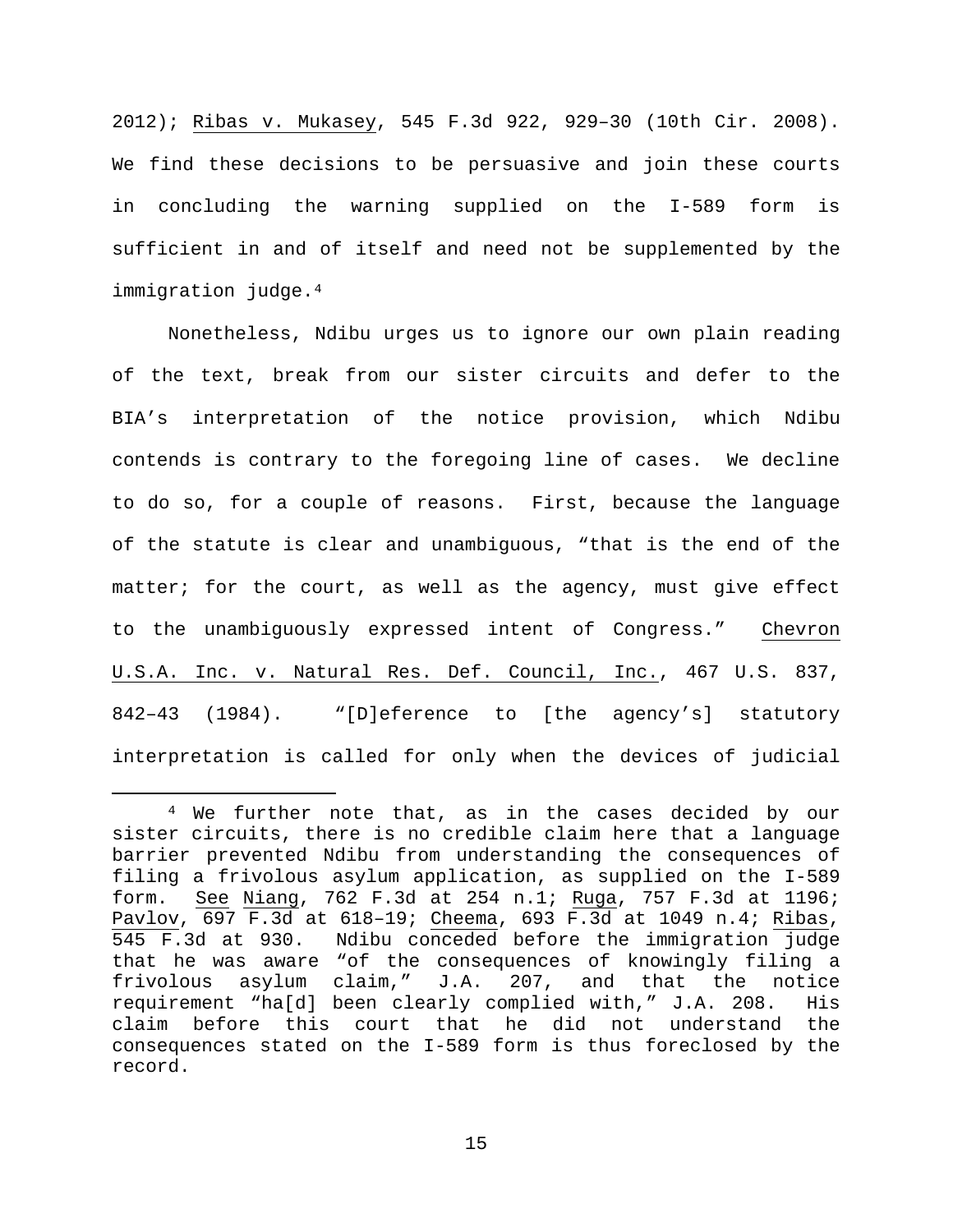construction have been tried and found to yield no clear sense of congressional intent." General Dynamics Land Sys., Inc. v. Cline, 540 U.S. 581, 600 (2004). It is clear that Congress did not intend to require oral notice from an immigration judge to satisfy  $\S$  1158(d)(4)(A).

Second, even if we were to consider the line of BIA decisions relied upon by Ndibu, these decisions do not aid him. See Matter of X-M-C-, 25 I. & N. Dec. 322 (BIA 2010); Matter of B-Y-, 25 I. & N. Dec. 236 (BIA 2010); Matter of Y-L-, 24 I. & N. Dec. 151 (BIA 2007). In these decisions, the BIA did not conclude that the INA mandated additional oral warnings from the immigration judge at the asylum hearing; rather, the BIA merely suggested that "it would be a good practice for an Immigration Judge who believes that an applicant may have submitted a frivolous asylum application to bring this concern to the attention of the applicant prior to the conclusion of proceedings." Matter of Y-L-, 24 I. & N. Dec. at 159-60; see Matter of B-Y-, 25 I. & N. Dec. at 242 ("[O]ur 'good practice' suggestion in Matter of Y-L- was not meant to add a blanket requirement that an Immigration Judge must provide additional warnings during the course of the merits hearing that a frivolousness determination is being considered."). Moreover, the purpose of this particular "good practice" directive from the BIA was "to afford a sufficient opportunity [for the asylum-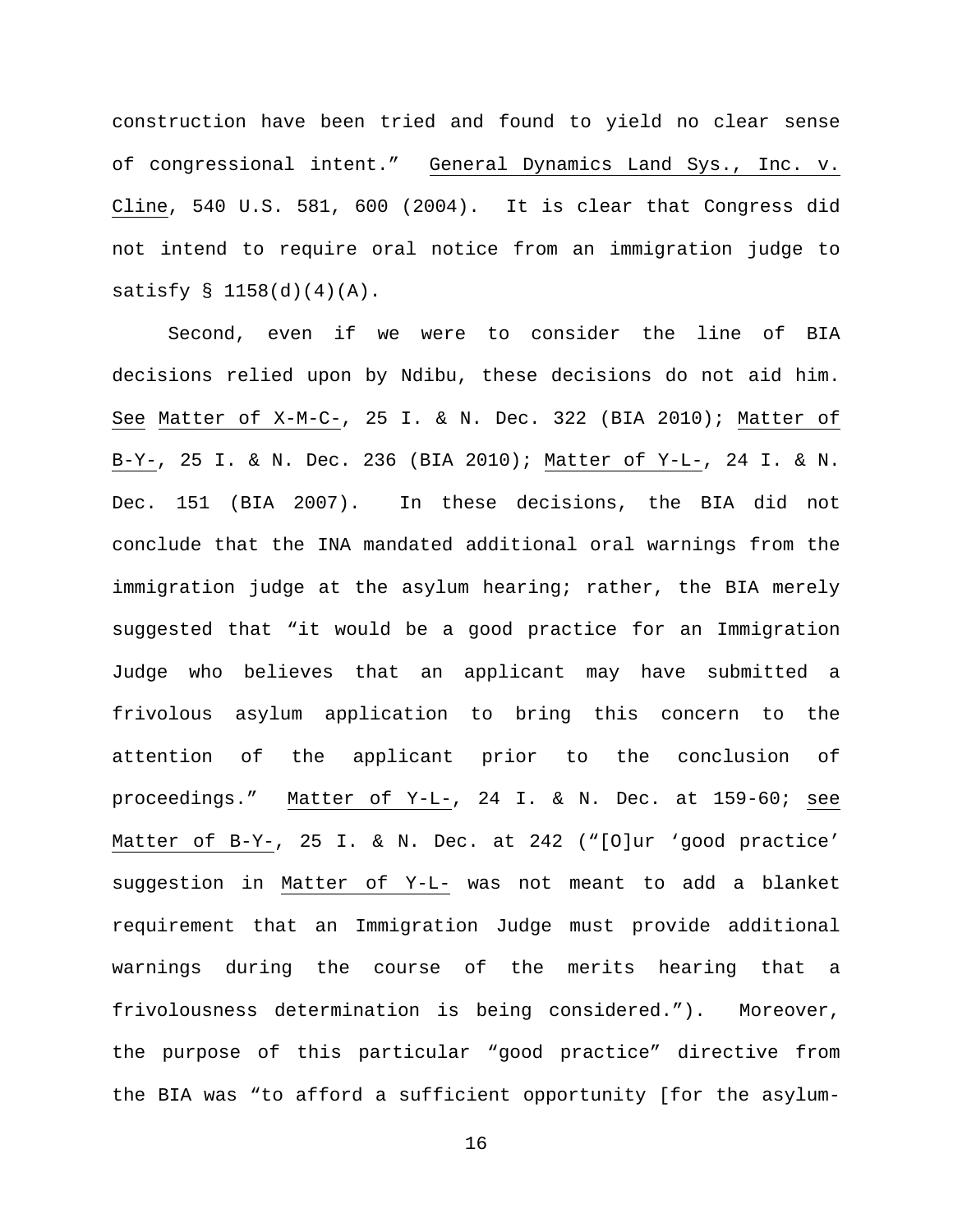seeker] to account for discrepancies" in the application for asylum. Matter of Y-L-, 24 I & N Dec. at 159. This line of decisions does not purport to interpret the manner in which the notice required at the time of filing under § 1158(d)(4)(A) is to be issued; rather, these decisions provide guidance as to what is required to satisfy the regulation mandating that "during the course of the proceedings, [the applicant] [have] sufficient opportunity to account for any discrepancies or implausible aspects of the claim." 8 C.F.R. § 1208.20 (emphasis added).

In sum, we conclude that the notice set forth in the I-589 application for asylum suffices to satisfy the requirement under § 1158(d)(4)(A) that the applicant be notified of the consequences of filing a frivolous application. Although an immigration judge is free to give an applicant additional warnings during the hearing, there is no statutory requirement that he do so.

#### III.

We touch briefly on Ndibu's remaining arguments, finding them to be without merit. Ndibu asserts that the notice was inadequate because his English ability was limited at the time he filed his initial application and because he was assisted by an unlicensed individual, and later by ineffective legal counsel. Accordingly, Ndibu argues that affirming the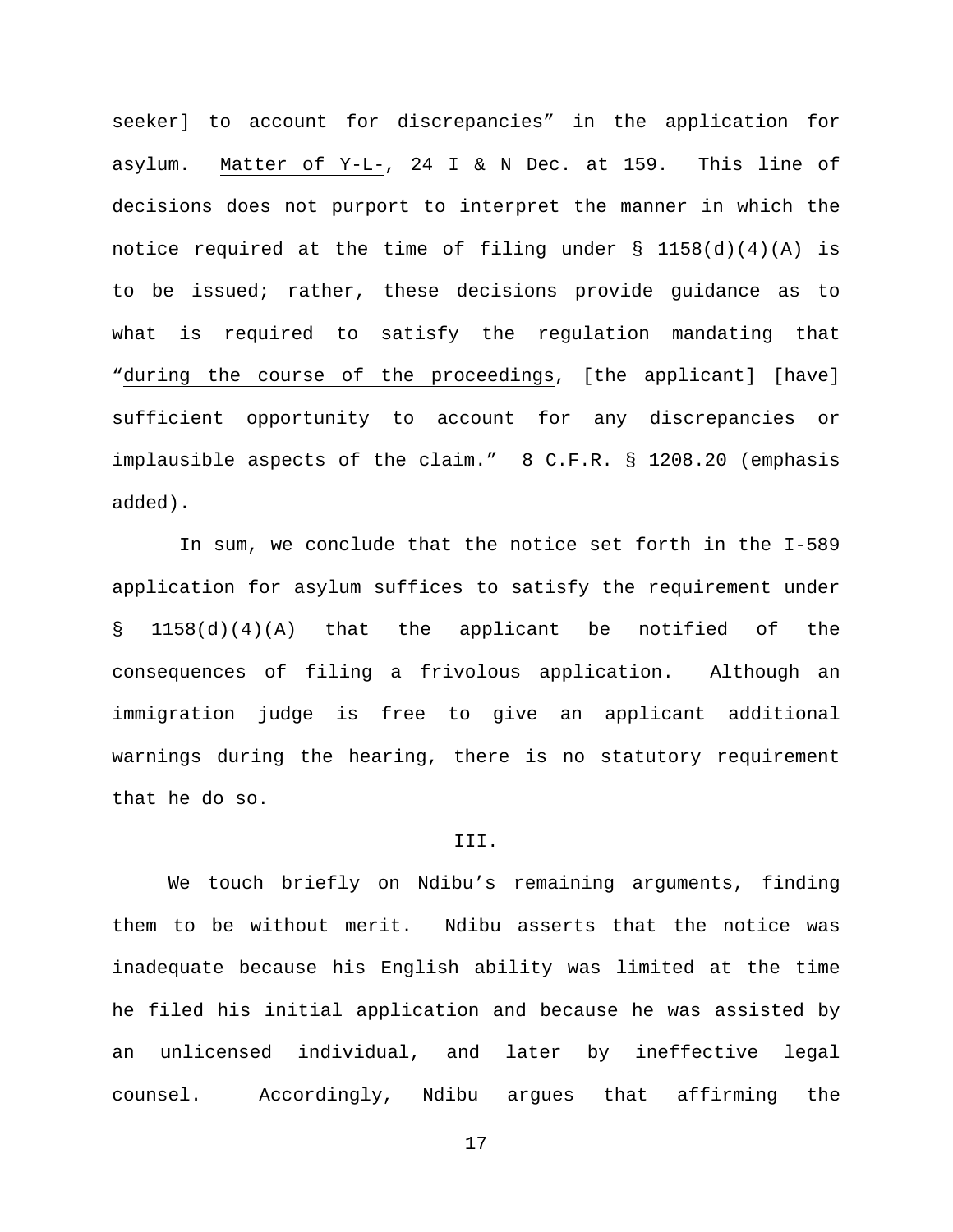frivolousness finding would amount to a due process violation. As the Attorney General points out, however, Ndibu acknowledged under oath at the hearing in March 2013 that he knew when he was signing the asylum application in 2004 that it contained false information. Specifically, he admitted that he falsely claimed he was not married, falsely claimed he entered this country in July 2003, and falsely testified that he was detained in the DRC, tortured and sexually abused on account of his political affiliations. Ndibu acknowledged that he knew the information was false when he signed the application attesting to its contents. Accordingly, Ndibu's assertion now that he did not know what he was doing due to a language barrier, and blaming his preparer and counsel for his frivolous application, is unavailing, since he clearly stated that he knowingly lied and committed perjury.[5](#page-17-0) Given that he acknowledged intentionally lying on his application and committing perjury, Ndibu cannot show prejudice to support a due process claim.

Ndibu finally asserts that it was error for the immigration judge to make a frivolousness finding because the issue was not properly before the immigration judge on remand. In April 2008,

<span id="page-17-0"></span> <sup>5</sup> Further, as the Attorney General notes, Ndibu made no attempt to comply with the requirements of Matter of Lozada, 19 I. & N. Dec. 637, 639 (BIA 1988), as required to set forth an ineffective assistance claim in immigration proceedings. See Xing Yang Yang v. Holder, 770 F.3d 294, 299 n.6 (4th Cir. 2014).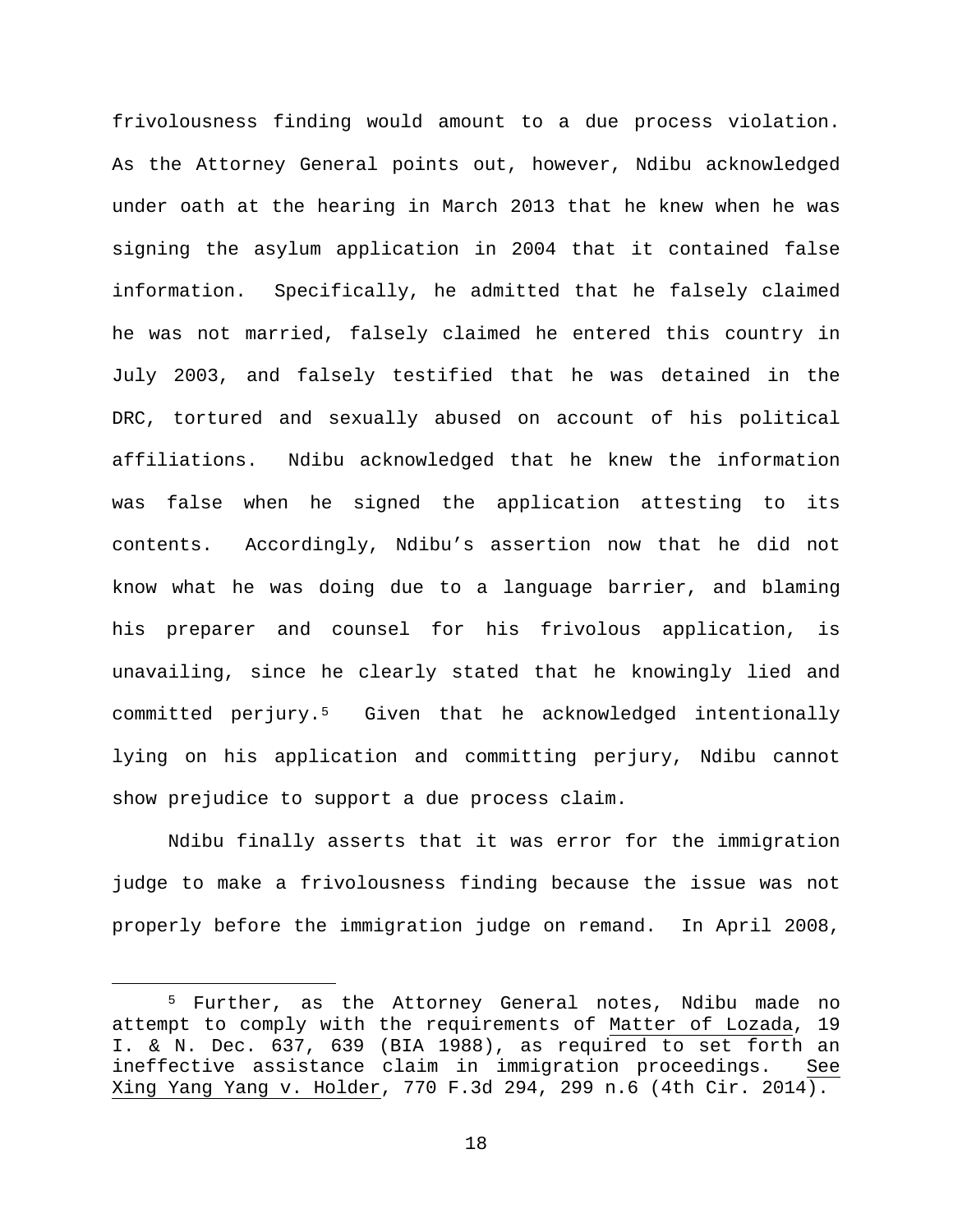the BIA sustained the immigration judge's denial of asylum on the basis that Ndibu failed to demonstrate that he applied for asylum within one year of his arrival in the United States. The BIA remanded Ndibu's claims for withholding of removal under the INA and the CAT; therefore, Ndibu's claim for asylum was not covered by the remand. Ndibu argues that  $\S$  1158(d)(6) "implies that [a] frivolous finding will be made only during the time the asylum application is before the adjudicating body, not after a final determination has already been taken." Brief of Petitioner at 25. Ndibu thus believes that once the BIA affirmed the immigration judge's denial of asylum, his asylum claim was no longer a "live" issue and it was improper on remand for the immigration judge to make a frivolousness finding.

Ndibu did not raise this particular argument before the BIA on appeal from the immigration judge's finding that he had filed a frivolous asylum application. Instead, Ndibu argued to the BIA that he withdrew his asylum application following remand and voluntarily confessed his false asylum claims, "elect[ing] to correct prior misrepresentations in the interest of good faith." J.A. 28. Because he confessed and "withdrew" the asylum claim without being coerced by the court, Ndibu argued the frivolousness bar should not be applied. This is a different argument than the one Ndibu raised in the petition for review to this court. Failure to make the argument that a frivolousness